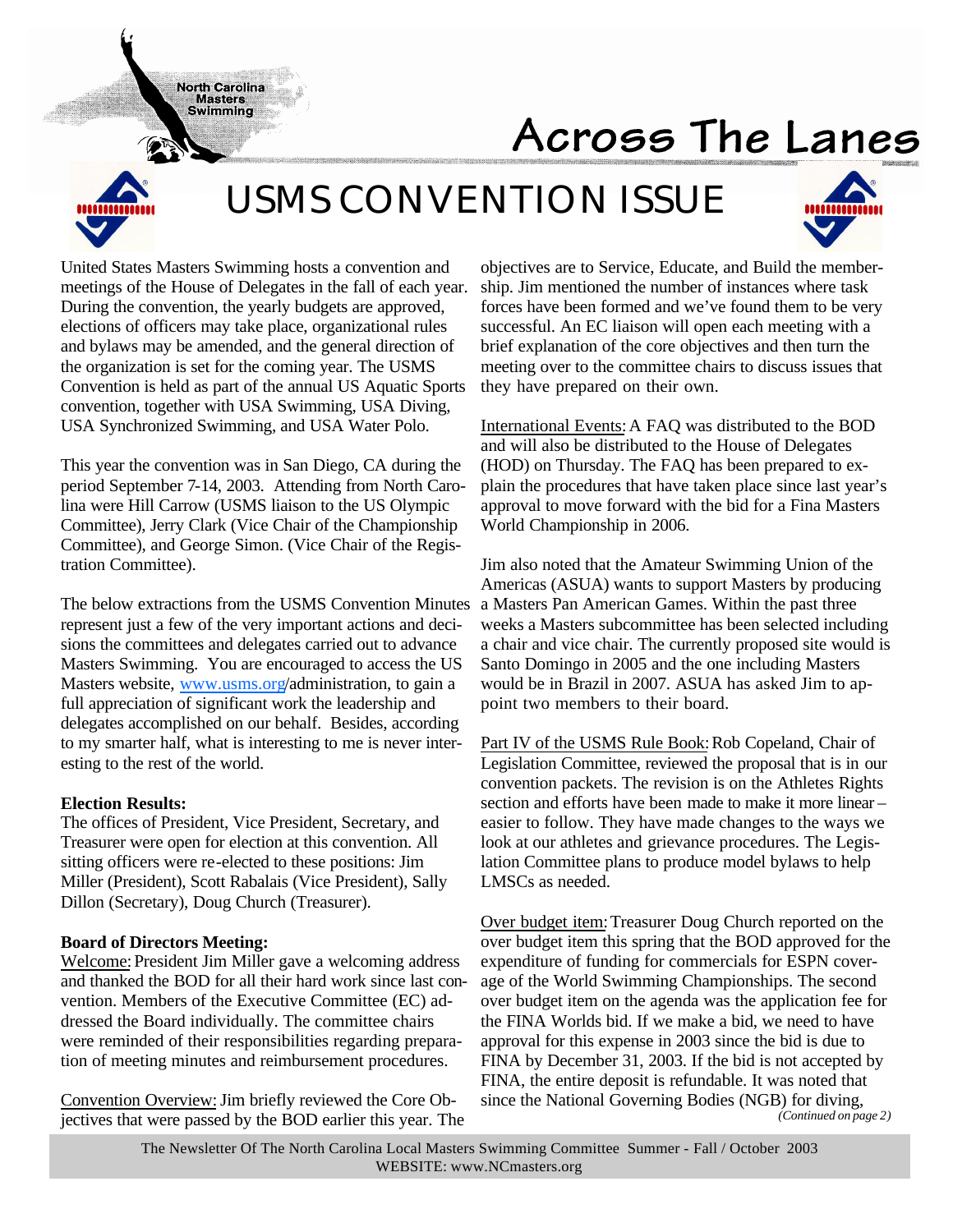#### *(Continued from page 1)*

water polo, and synchro are under the "umbrellas" of their youth programs. The funds that USMS expends should be reimbursed to USMS when the event monies come in. It was MS to approve the over budget request of \$25,000 should the HOD approve our going forward with the bid for the 2006 World Championships.

# **Championship Committee Meeting:**

The Championship Committee voted to

- eliminate the telephone requirement for National Championships.
- reduce the Nationals information pages by taking out some information not essential for entering the meet and including it instead in either a promotional article produced by SWIM magazine or in the meet packet.
- approve the request from Mel Goldstein to not have shuttle service provided at Indianapolis in 2004.
- seed men and women together in the  $800/1000 \&$ 1500/1650 distance events at National Championship meets.
- not to host a LC National meet in 2006, contingent upon FINA awarding the bid to USMS for the 2006 World Championships.
- eliminate the requirement for meet hosts to provide free **Planning Committee Meeting:** shuttle service at National Championship meets.
- accept both Mission Viejo and Orlando as certifiable Long Course bids for 2005. The committee voted unanimously to recommend Mission Viejo to the House of Delegates.
- recommend suspending the applicable rules for the 2005 USMS Short Course Nationals. After certification and review of bids, the Championship Committee shall recommend a meet site to host the 2005 SC Nationals to the Board of Directors. The bid shall be approved by majority vote of the Board of Directors.
- set a new deadline of October 31, 2003 for receiving any additional bids for the 2005 USMS Short Course Nationals.
- submit revenue items of \$43,260 and expense items of \$240 and \$43,260 to set up a merchant account that can be used for on-line entry processing for national meets.

# **Finance Committee Meeting:**

The Committee voted to change both club and LMSC registration from \$20 to \$30.

# **International Committee Meeting:**

The International Committee will support representation to the Masters Committee of the AUSA.

The International Committee will recommend to the House of Delegates that USMS undertakes and support the bid to

host the 11th FINA Masters World Championships 2006.

# **Marketing Committee Meeting:**

The Committee identified and discussed 2004 Projects and activities. They plan to:

- retain the services of the Public relations counsel for the 2004 calendar year.
- coordinate with the communications committee and webmaster to increase the marketing effectiveness of the website.
- reinstitute the Planner by printing and distributing (by request) as many as possible for the budget allowance of \$5000.
- liaison with Planning Committee to understand needs, their progress and steward the development and production of materials.
- emphasize this service and educational aspect of our endeavors with frequent periodic e-mail broadcasts of information LMSC's and clubs can use to increase their marketing effectiveness. Melissa Rinker to head this effort.
- make available to clubs and LMSC's the advertisement that was created for the World Championships.

The Planning Committee will develop a process to review the structure of USMS. This process will be patterned after VVMOST (Value, Vision, Mission, Objectives, Strategies, Tactics) as used by ASCA and USA Swimming. When the process is developed, a Task Force will be formed that could include members from other committees as deemed necessary.

# **Records Committee Meeting:**

The Committee discussed:

- Rules proposal for recognition of foreign meets there are several meets that are recognized by the USMS Executive Committee after the meet is held. Procedure for international meets should be added to the LMSC handbook.
- Software for top-ten recorders software does not exist to allow top ten recorders to take meet results (Hy-Tek, Word document, or text file) and create a file, which may be submitted for top ten.
- Results of USMS ID survey the consensus was that inclusion of ID numbers is critical and while it may require additional effort on the part of the top ten tabulators, it was something that could be accomplished, particularly if the meet directors use meet management software and load this information accurately for all meets. In 2003, 2/3 of the top ten submissions provided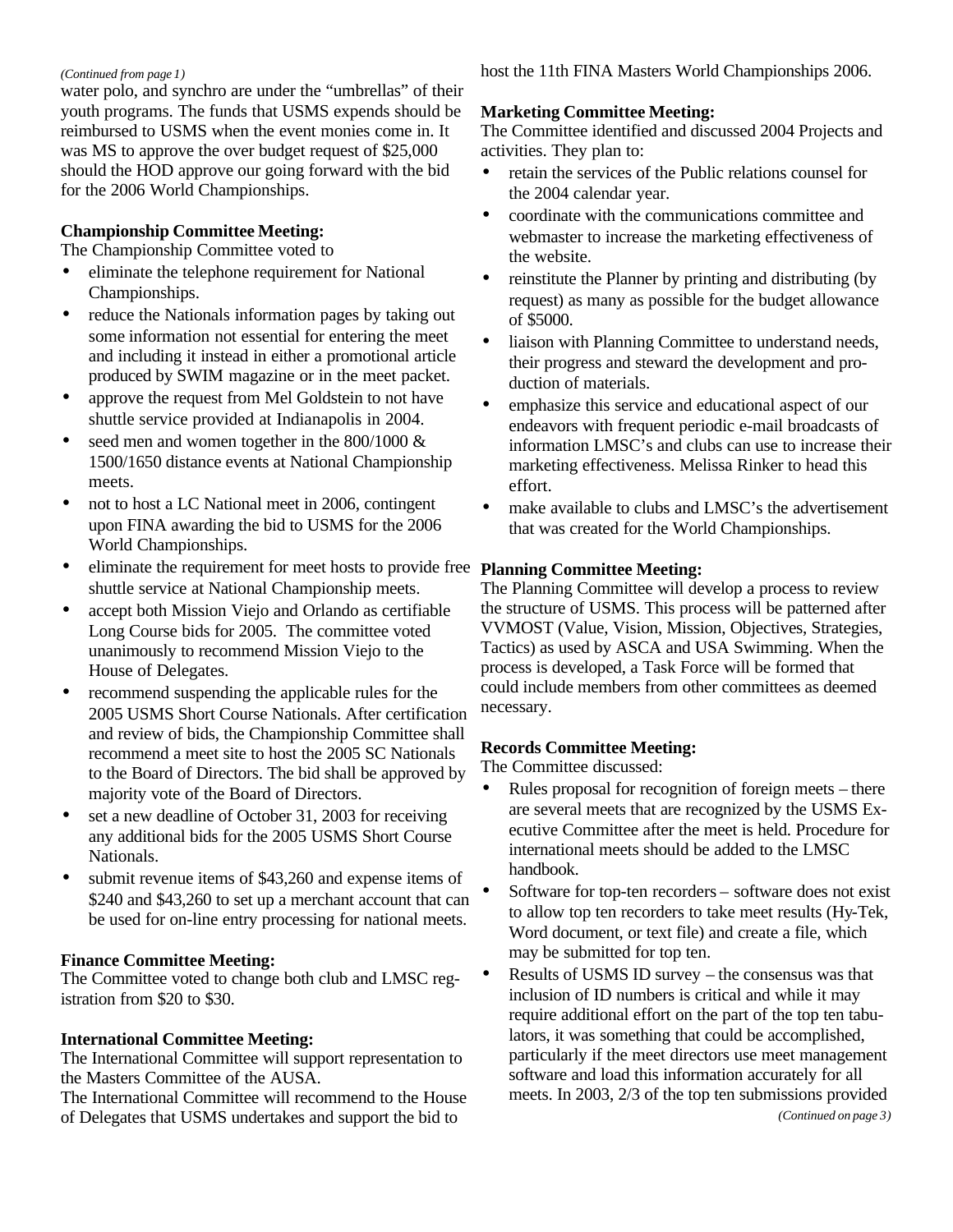*(Continued from page 2)*

ID numbers.

- Using swimmers registration numbers for top ten
- Top-ten list on the USMS web site Jim Matysek reviewed a proposal for automating top ten processing via an on-line tool available to top ten tabulators. It was agreed to run the on-line meet results database in parallel with the existing top ten procedures to compare the output of both processes.

# **Registration Committee Meeting:**

The Committee discussions:

- Because LMSC registrars have access to personal data, the committee discussed how much information should be disseminated to various individuals. Registrars are encouraged to look at Pacific LMSC's site to see how it is set up. The National Office also has a policy to protect USMS member data.
- The current membership is at 96% of last year's total membership number. The USMS Registrar projects us to end 2003 at about where we were last year. The Registrar commented that we need to keep in mind that we did not lose members, despite a large dues increase this year combined with a weak U. S. economy.
- The Chair asked the Registrar what the LMSC Registrars can do to make her job easier. She indicated that the most significant thing would be timely transmittals to USMS. Transmittals can be made more frequently when necessary, such as when a championship meet is coming up soon. Pacific transmits weekly.
- The Database Task Force is working toward the goal of one integrated database. One possible use of this database in the future could be for online registration. Each USMS member's registration fee consists of money that goes to the national office, the LMSC, and sometimes the club. The committee then discussed the implications to LMSCs of having an online banking system—for credit cards or electronic bank transfers as means to pay the membership.

# **Sports Medicine Committee Meeting:**

The Committee's topics included:

- Review of the website. The Sports Medicine website is still not up on the USMS website, although the content, including a link to USA Swimming's Nutrition Tracker, and structure has been identified.
- A motion was made that the Sports Medicine Committee will undertake a study of Masters Athletes and Aging as proposed by Dr. Joel Stager. This will include studying Masters athletes at Nationals and elsewhere, pending approval of the testing by the Sports Medicine Committee.
- Jim Miller presented a proposal for a Sports Medicine

sponsored conference, in association with the World Championships, on the Aging Athlete.

- Discussion was held regarding the possibility of developing a questionnaire for *SWIM* along the lines of the one that appeared in *RUNNER'S WORLD* magazine which asked about activity levels and general health of the athletes.
- The relationship with *SWIM* magazine has been a good one this year. All health-related articles have been reviewed by the Sports Medicine Committee.

# **11th FINA Masters World Championships 2006 - Open Forum**

•

Jim Miller, MD, USMS President introduced the presenters: Phil Whitten, USMS International Committee Chair, Dale Neuburger, USAS President and FINA Vice Chair, Michael Moore, Pacific LMSC Chairman, Tom Boak, USMS Finance Chair and Mel Goldstein, Meet director for the 1992 FINA Masters World Championships.

Phil Whitten began by stating that at the recent International Committee meeting, the members of this committee voted 15 – 1 in favor of USMS moving forward with submitting a bid for this event. He feels confident that this event will be successful for both USMS and the Pacific LMSC. This is an opportunity for us to showcase our sport, specifically Masters, through the various media, which will generate an increase in numbers all across the country. Stanford is an excellent facility with a tremendous volunteer base.

Jim Miller gave us some history on the subject, which began in New Zealand when he was told FINA would favorably view a bid for the XI Masters World Championships. He reviewed the timelines and pointed out the highlights that are listed in the 11th FINA Masters World Championships FAQ document that was handed out. At this time, he is not aware of any other organizations bidding for this meet. If this event is voted in favor, a bid will be developed and submitted along with at \$25,000 deposit, by December 31st, 2003. If the bid is not accepted, USMS will receive the deposit back. This opportunity was presented to the International Committee and the House of Delegates last year. A task force was created which included representatives from US Diving, US Synchro, and US Water Polo. The task force considered several venues. Stanford was presented as the venue to FINA when Jim was in Barcelona. If voted forward, a bid will be submitted by Dec 31 and a \$25,000 FINA fee is due.

If FINA does not accept the bid, the \$25,000 is refunded. If there are no other bidders, our bid will be accepted by mid-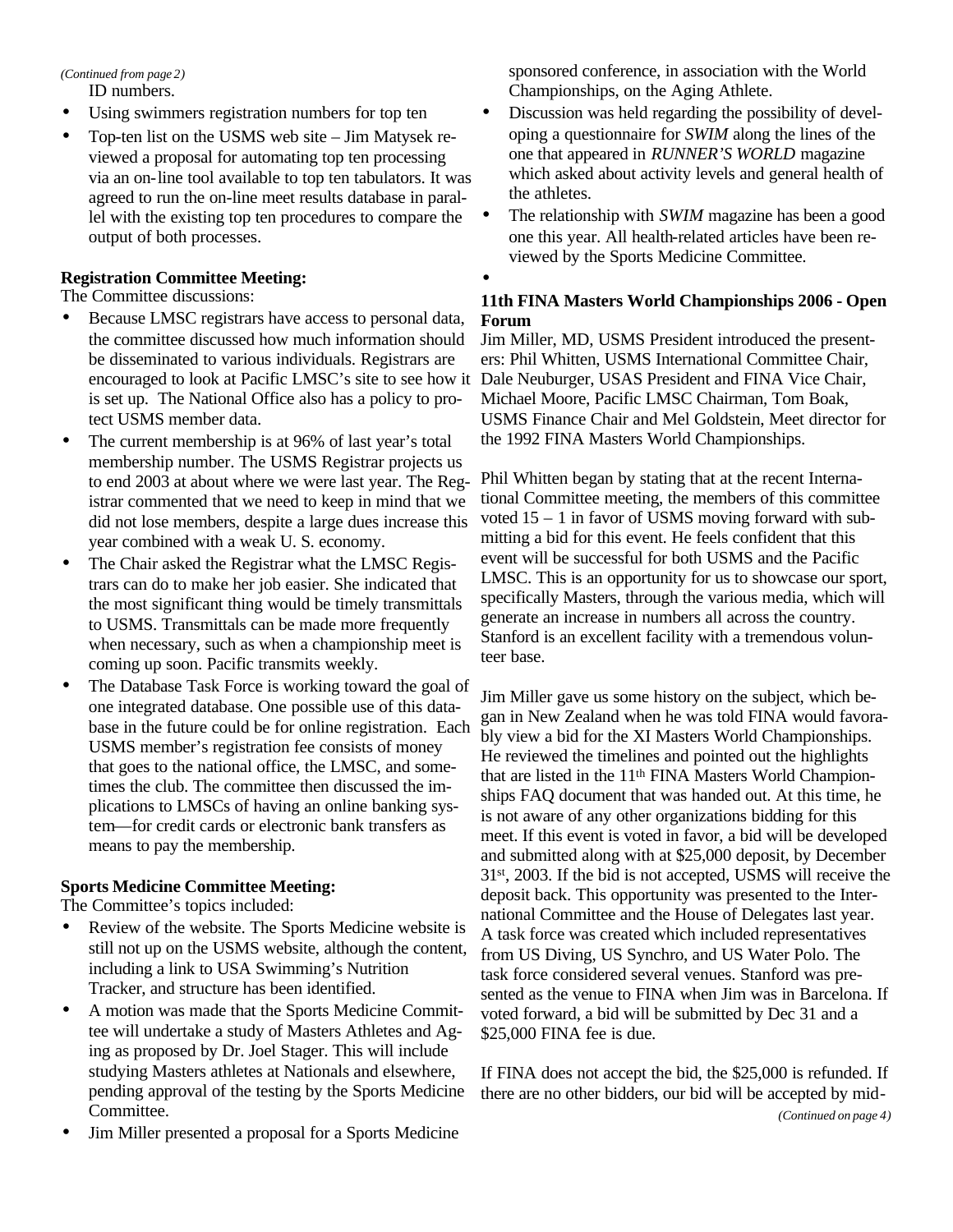#### *(Continued from page 3)*

January. If there are other bidders they will be discussed at the First FINA Bureau meeting in March 2004 in Italy, and awarded in Greece during the Olympic Games. If the House of Delegates not accept this, the US will not bid for 2006.

Dale Neuburger, also with the Indiana Sports Corporation, worked closely with Mel Goldstein with the 1992 meet and stated that the event has changed significantly. There is great enthusiasm from the other NGBs, which make up USAS – US Diving, US Synchronized Swimming and US Water Polo. Each of these NGBs offers additional support and leadership and will partner with USMS on the technical side of this event to ensure their events will be well run. There is a large increase in the number of Masters participants but the fact is that the event is more difficult to run. He has great faith in USMS and realizes that running this meet is a lot of work and a financial risk.

He discussed cash management and stated that monies need to be available up front and that much is spent before any is received. If the event is calendar year 2006, revenue would start to come in by the end of 2005. He suggested the possibility of obtaining sponsors for a 2-year commitment and this could assist with easing the up front financial burden.

He realizes there are some concerns with the large expense line items for the travel, lodging and per-diem for the FINA Officials. He suggested that we concentrate on the "rewards" which can be significant and look beyond. This is a tremendous opportunity to showcase our sport.

# **Dixie Zone Committee Meeting**

Chair: June Krauser; Recorder: Lisa Watson; Committee Members present: 28

# **ACTION ITEMS**

- Rob Copeland was elected as the new Dixie Zone Chair. Stu Marvin was elected as Vice President and Lisa Watson as Secretary.
- The Dixie Zone Committee voted to use the same standards for Dixie Zone records as those for USMS records.
- The Dixie Zone Committee awarded the 2004 Dixie Zone SCY Championships to Brentwood, Tennessee.

#### **MINUTES**

*FINANCES:* Chairman June Krauser called the meeting to order. She announced that \$1400 is available in Dixie Zone funds. All zone funds are now handled by USMS, rather than at the zone level.

*RECORDS PROCEDURES:* Ed Saltzman reminded the committee that he and Dick Brewer were maintaining the Dixie Zone records, and that times need to be submitted in the proper formats. Emails of times are not submittable. Ed mentioned that a world record for a South Carolina swimmer appeared in SWIM, but was not verified and recorded in time, which needs to be within 60 days. The meet director is at fault here, and the swimmer may need to follow up to get the world record recognized.

*COACHES MENTOR CLINICS:* Scott Rabalais spoke about the USMS Coaches Mentor clinics, which was a project of the Coaches Committee. The Mentor Clinic serves 2 purposes- to train coaches to run clinics and also to serve our USMS swimmers. \$500 grants are available to help offset expenses- a maximum of 6 can be offered per year. Open Water clinics have also been occurring- 3 are remaining for 2003.

*CORE OBJECTIVES:* Scott also addressed the committee about the new Core Objectives. The Executive Committee is encouraging all zones to help promote these objectives: service, education, and growth. The zones should play a roll in implementation of these core objectives among the various LMSC. Zones are to report back at next year's convention in Orlando to show what they have done to promote the Core Objectives.

*CURRENT DIXIE ZONE RECORDS:* Ed Saltzman, Dixie Zone Top Ten Recorder, provided updated LC, SCY, and SCM records to the committee members. Margie Hutinger presented a proposal for modifying procedures for Dixie Zone Top Ten. There is already an existing policy. Ed Saltzman volunteered to compare the proposed policy with the existing policy and report back to the Dixie Zone.

*STANDARDS FOR DIXIE ZONE RECORDS:* The Dixie Zone voted to use the same standards for Dixie Zone Records as those for USMS records.

*2004 ZONE MEETS:* There were 3 bids for the 2004 Dixie Zone SCY Championships: Brentwood, Tennessee; Clearwater, Florida; and Ft Lauderdale, Florida. The Dixie Zone Committee awarded the 2004 Dixie Zone SCY Championships to Brentwood, Tennessee. There were no bids for either the 2004 LC or SCM Dixie Zone Championships. Members were urged to tell their LMSCs to submit any bids to the new chair.

*2004 CONVENTION IN ORLANDO:* Meegan Wilson stated that the Orlando Masters would appreciate any help possible from the Dixie Zone during next year's convention in Orlando.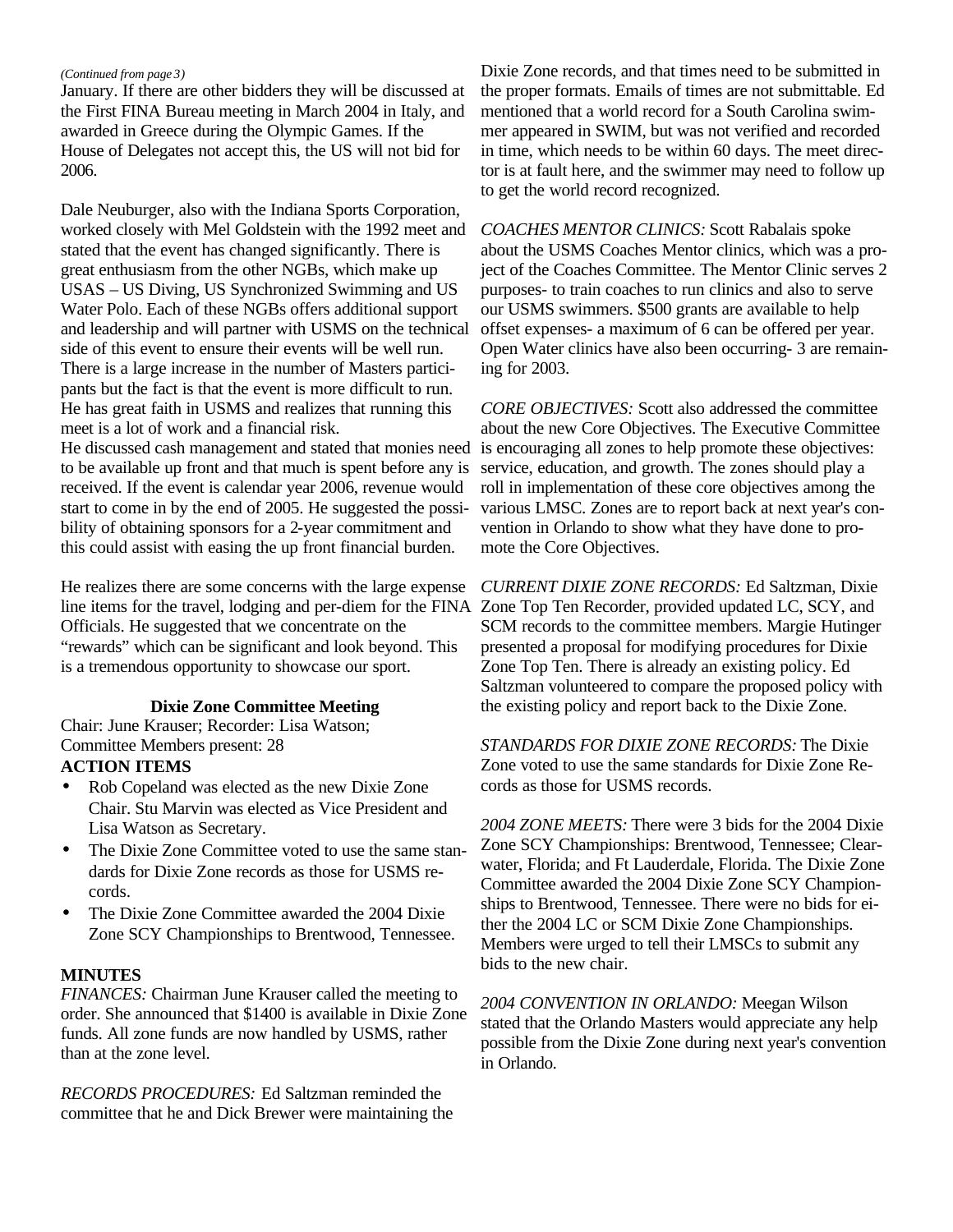# **World Records Achieved By North Carolina Masters**

Two NC Masters relay teams and a backstroker have trained smart and earned national recognition establishing world records this year. The two Hendersonville Hotshots relay teams of (1) Boyd Campbell, Martin Rutter, Jim Scherbarth, and Harold Hoffmann; and (2) Clarke Mitchell, John Kortheuer, Dick Kitchell, and Dick Webber (also the teams' coach) clocked two world records. The teams' extraordinary accomplishments are chronicled in the current, Sep/Oct 03, *SWIM* Magazine and thus need not be repeated here.

Upon the ATL Editor's request, Fritz Lehman recounts his efforts that resulted in his achievements.. Congrats to all.

At age 39-40, I had a very loose idea of a five-year plan with this year, 2003, being the focus of the five years. My goal has been to lower my times to under the 45-49 world records during those five years and try to maintain those times until I turned 45, and that's pretty much what happened.

Did I train any differently? I don't think so. That's because my most valuable competition occurred at most every RAM workout. When there are forty-to-fifty other Masters there, practice is always fresh and fun with no one cutting their lane mates any slack while they provide encouragement. Several swimmers, having competed in college during the last several years often offered recently developed stroke and turn improvements for me to incorporate. Remaining relatively injury free during the five years of workouts and meets was also an important factor in any success, for it facilitated the necessary consistency and continuity in my training.

That said, the anticipation that 2003 could be a big year was almost always on my mind. At times I think being that (described below) was an example of probably being too conscious of the possibilities and putting too much pressure on myself. Maybe the 50 meters at the LCM Nationals this summer was another example. When I'd remember to relax and just swim for fun, the times would take care of themselves. Training to specifically break records isn't the best way for me to approach my meet events. Even after swimming for 30+ years, I've still have to remind myself why I do it.

On March 29th I entered the SCM Albatross Open in Bethesda, Maryland.

I swam the 200/100/50 back in that order and broke the world record in each. That may be more information than you want. The 200 was really hard!! I was way too excited going into it and realized almost immediately that I was in trouble. Instead of a smooth feeling for the first 50 meters it felt more like a sprint. I knew finishing was going to be a problem, but I just decided to keep moving as fast as I could for as long as I could. I can honestly say I wasn't sure I was going to finish the last 25 meters. The old record was 2:15.5, and I went 2:13.3.

About 30 minutes later we swam the 100. I thought about scratching because my heart was still beating way too fast, but I figured I came to swim; so I'd give it a shot. I just tried to stay relaxed the first 50 and see what happened. I swam a 1:00.09. The old record was 1:02.31. I was pretty shocked given how tired I felt but also very happy. It was a much better swim than the 200. The 50 meters was last, maybe 45-60 minutes later. Normally a 50 isn't a big deal but after the 200 and 100 my legs were really burned out. I didn't feel tired at the start and went a 28.40 breaking the old record of 28.81. At the finish I realized how tired I was. Three hard races in such a short time are difficult. I had a good day though and, needless to say, was very pleased. I also know that I could go faster under better conditions.

At the USMS LCM Nationals in August I had a poor 50 meter back to start the race. I've raced under the 45-49 world record probably a dozen times in the last four years. Of course they didn't count because I was in the 40-44 age group. Again, I think I was too tight and keyed up going into the race. That, and my left shoulder had been really bad all summer. I was uncertain about my physical abilities. However, I went 29.7, missing the record of 29.1.

aware wasn't helpful. My 200 meters at the Albatross Meet 150, and all the way to the final set of flags. I did break the The 200 was a couple of days later. I wasn't sure it was going to go. My shoulder hurt, the 50 was bad, and I'd also swum a poor 50 fly. I stayed relaxed and led at the 50, 100, world record of 2:20.5. My time was a 2:19.0. However, another guy went 2:18.6. It was a great race with the top four finishers all under the world record. I'm sure that has happened before, but it's got to be rare. The 100 was the last day. I was relaxed and more confident because of the 200. I'd decided that I was going to go out strong, and if the others were going to beat me they were going to have to chase me down. I was 30.2 at the 50, which tells me the 50 back really wasn't a good race, and finished in a 1:02.62. The old world record was listed at 1:03.6.

> In between March and August I swam very well at short course nationals winning the 100 with a time that is just a tad slower than when I was in college. I've had a good year. Now I'm thinking about the next 5-year plan.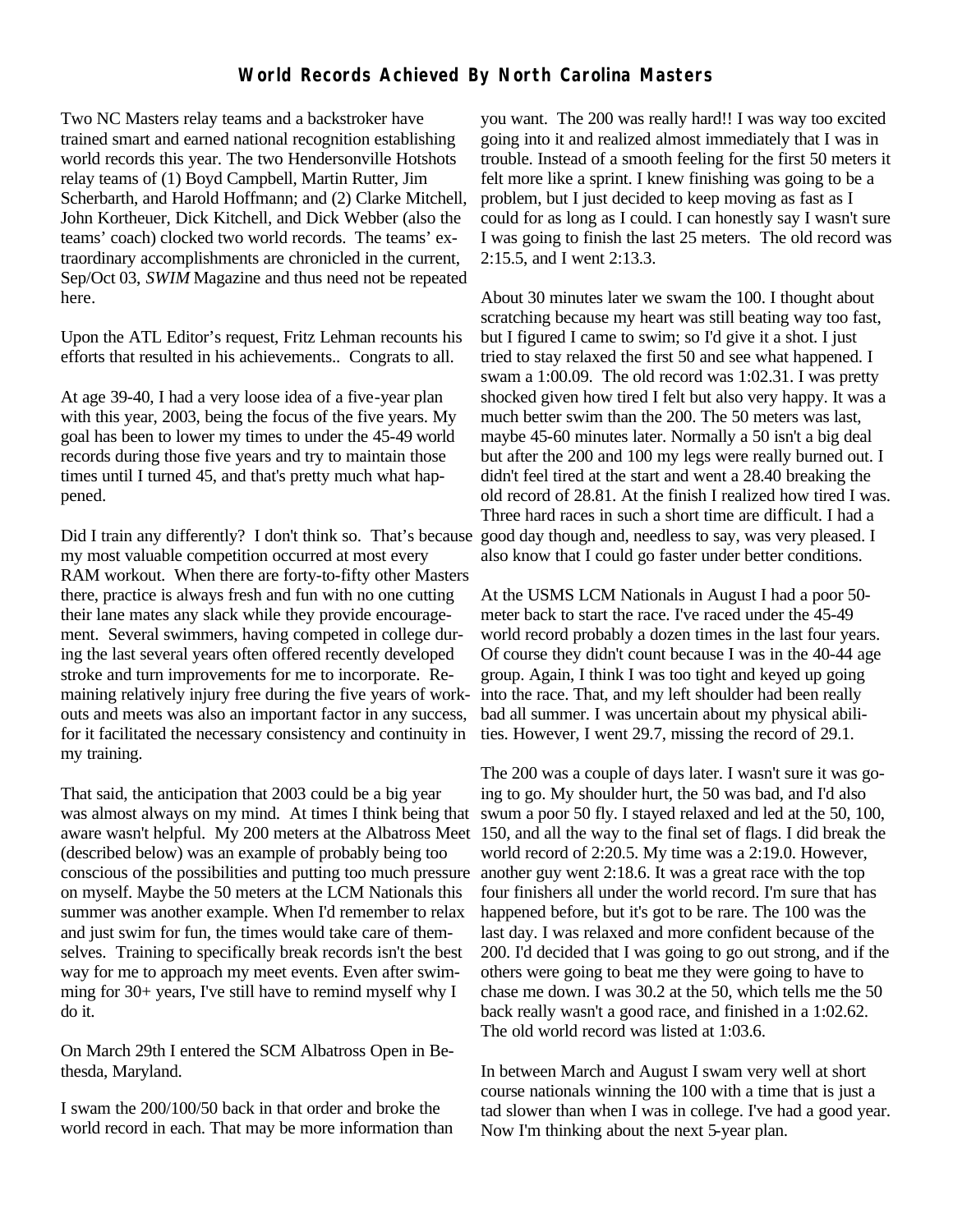# **PERFORMANCE APTITUDES AND ATTITUDES**

# **START…From Scratch** By Eric Duckering

**What do you REALLY know about starts?** Before you answer, think really hard. This is not a trivial question. In fact, we venture to say that it's the most important question you could possibly ask yourself as a swimmer or coach.

There is a huge volume of experience in starts, and technique decisions have been made based on considerable "evidence". But it all really amounts to anecdotal evidence only. Students contact us continuously looking for information for a thesis, calling that research, but appear to have little or no understanding of proper research or experimentation protocols. To date, we are not aware of any single, *truly scientific* analysis or experimentation with start techniques.

Our observation has been that most swimmers and coaches emphasize refining whatever start technique appears to be working for the top swimmers. This produces varying results. Typical studies appear to focus on "reaction time", first to the water and/or first to break out. We need to be extremely careful and selective where we get our guidance on starts. There are some tremendously successful swimmers out there, but often *in spite* of the start rather than *because*  of it*.*

We believe that there is a significant amount of un-tapped time improvements being left on the blocks and not showing up on the clock (or *off* the clock).

**Who wins the start?** Look at the 2000 Olympics 50m Freestyle. Gary and Anthony hit the water first, but crossed the 15m mark in about 4<sup>th</sup> or 5<sup>th.</sup> So they had to play catch-up.

But the vast majority of the rest of us just don't have that luxury. In the "mortal" world of swimming (Natalie and Michael and the rest notwithstanding) we have to use every advantage possible, and squeeze every ounce of potential out of everything we do.

It's not the first one to react to the starter's signal that wins the start. It's not the first one to the water that wins the start. It's not the first one to breakout that wins the start. *It's the first one to 15 meters!*

And let's face it: most swimmers, even highly competitive ones, spend less than 5% of their practice time on starts. Yet in the 50m, the start represents 25-30% of the distance. And practicing mistakes and inefficiencies doesn't help.

**Starts have NOTHING to do with swimming.** Swimming is the only sport on Earth that is fastest at the beginning and gets slower as the race progresses. It's fastest at the beginning because it's out of the water, and the key parameters are Thrust, Trajectory, Gravity, Ballistics, Lift, and Single -phase Fluid Drag. All four swimming strokes, on the other hand, are in the water and are primarily governed by Propulsion Efficiency and Wave Drag.

So as a swimmer, you have myriad stroke/distance combinations to work on, but the same start for each. So who has the time to work on starts?

More importantly: who has the *expertise?*

# **Start technique is a** *specialty.*

To become specialists in understanding and training starts techniques, we have started with a blank slate, with no preconceptions and no limitations on the questions we could ask. Questions like: "Why is it done that way? What is the objective basis for that decision? Can we look at this from a completely different perspective? What is the most productive movement at this instant?"

We studied every minute aspect of the start, from the instant the gun goes off to breakout at full swim. This study revealed nine distinct but continuous stages of a complete start and at least 50 different aspects of the start that affect the result. And all 50 happen within 3 seconds!

**Radical Improvement.** In the many little details of typical start techniques, there are inefficiencies. Each one is tiny by itself, but collectively they can add up to seconds at the wall.

We are creatures of habit. A mental habit is hard enough to change, but the habits representing "muscle memory" can be even more difficult to change. Muscle memory is the result of hundreds or thousands or zillions of repetitions of a physical motion. In the extreme, muscle memory almost becomes instinct, an autonomic response to stimulus.

Changing a muscle memory is actually easier the more different the new motion is from the habit. Small refinements don't "stick" because they are too similar to the original motion, and once the motion is started the body automatically takes the initial trigger and tends to activate the memorized motion rather than the modified one. Now try to imagine "refining" 50 different motions at once! Or worse, refining only one at a time. You'll never get there.

On the other hand, if you get far enough away from the original muscle memory, it has no influence; and developing a new habit or technique is *much* easier and lasting.

Similarly, mental habits are easier to change the farther away *(Continued on page 7)*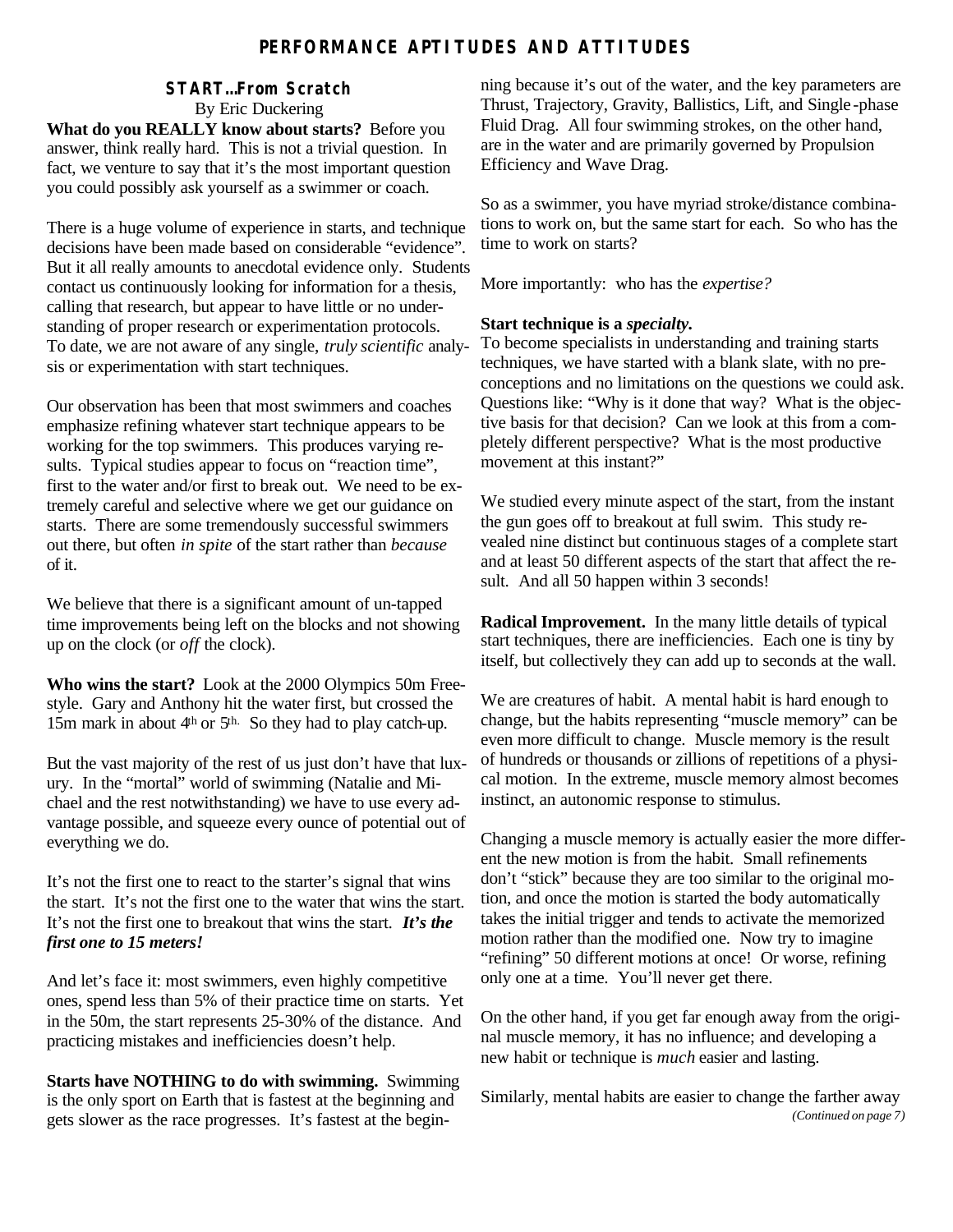#### *(Continued from page 6)*

you are from the original. So, to fully exploit that untapped potential in starts, to gain that radical improvement, use radical thinking.

# **Starts...from scratch**

Our mission is to apply radical thinking to starts, to ask uncomfortable questions, to find scientific answers, and to *create* a start technique, piece-by-piece, instant-by-instant, inchby-inch, from the ground up. That way we will build a start that is as productive and efficient as possible at every point in the continuum.

**Radical Thinking.** Don't be limited by years of habit or the tribal knowledge of other swimmers who have not studied starts analytically either, or to the photo on the cover of *Swimming Magazine.* Take the time to study the physics and biomechanics of the starts you are using. Then apply an objective, *scientific approach to* evaluating what you are doing and what would be more productive.

Remember, there are more than 50 distinct components to monitor in a start, all taking place in 2-3 seconds. It's impossible to observe and/or quantify all of that with the naked eye. We use a combination of video analysis, technique analysis and multimedia presentation to assist coaches in developing that true scientific approach to studying and improving starts.

Think outside the box (or *blocks).* Apply Radical Thinking. In fact, in most established environments, applying basic physics and common sense can often be the most radical approach of all. Here are just a few radical thoughts.

Radical Thought #1: Just because you're winning all the time doesn't mean you're doing it right. Just because you're better than everyone else doesn't mean you're as good as you *could* be. The goal should be to achieve the "best possible performance". Push the envelope.

Radical Thought #2: Since travel through the air is so much faster than travel through the water, why the rush of most swimmers to get to the water so soon? The goal ought to be to *maximize the distance and time in the air.* Starting from basic physical principles, we apply the optimum ballistic trajectory for maximum distance: a parabola initiated at a 45° angle from the blocks, with maximum force (thrust) in the launch.

Radical Thought #3: The best way to develop thrust in starts is to get out of the aquatic center and go work out with a track team. Run stairs, do bounding drills and plyometrics. Spend some time with a high jumper and learn how to create leg force with your arms.

Radical Thought #4: If you do what everyone else is doing, you'll get the results that everyone else is getting. If you want to set yourself apart, you have to think differently, learn differently, and perform differently.

# **Question** *everything*

If you do nothing else, question everything you are doing as a coach or a swimmer. Ask yourself, "Why am I doing it this way?" Be sure there is a real, objective basis to support that technique, rather than just an unfounded habit.

Think Differently. Learn the basics. Know the difference between the advantages and disadvantages of various techniques.

Learn Differently. Instead of practicing your mistakes over and over, you need instantaneous feedback while actually performing the start. Waiting until you are out of the water is too late.

Perform Differently. Use the Laws of Physics and Biomechanics; don't let them (ab)use you.

# **Results**

Improving your stroke can take hundredths off your finish time. Improving your start can take *seconds* off your times.

Quicker off the block, farther through the air, more powerful in the glide, faster at the breakout, less energy exerted. A faster start equals a faster race.

We've seen age group swimmers take as much as 5 seconds off their 100m race times. We've seen 80% of a team set new personal records at their first meet after our clinic with them. Most importantly, we've seen the elation of success replace the frustration of plateaued race times.

Is this a radical approach to starts? Yes. Is it different from "tradition"? Yes. Is there disagreement on what is the "best" start technique? Yes.

Does any of that matter when you're standing on top of the podium? No.

Now that the science, engineering, and radical thinking have been introduced, how are these principles of PowerStarts<sup>TM</sup> applied? The PowerStarts™ website www.quickgetaway.com has a wealth of additional information on the Science of StartsTM. Find discussion and examples of the nine stages and fifty Components of Powerful Starts. Learn to understand and apply the PowerStarts Technique<sup>TM</sup>.

*Eric Duckering & Kerry MacKelvey have created PowerStartsTM, an enterprise devoted to the innovative application of science, engineering and radical thinking to the study and improvement of competitive swim starts.*

*See how the patented PowerStarts Start-Dive Training SystemTM creates radical improvements in start performance almost immediately. Find unique educational CD-ROMs to expand your understanding of the Science of Starts. And find the only truly portable starting blocks in the world.*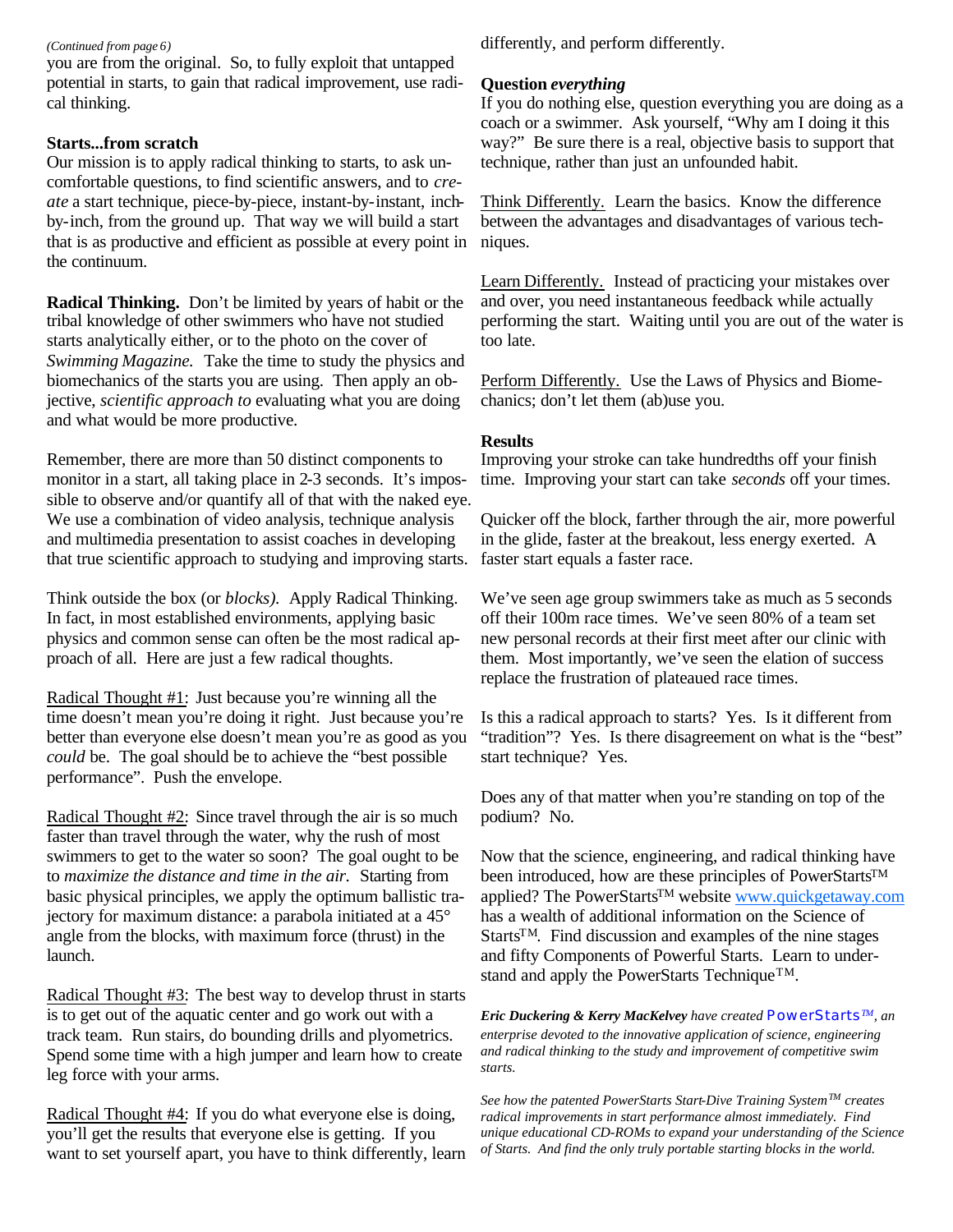# **New Pools in Paradise and the Charlotte Connection** By Jim Enyart

Sure, it's late summer with fall approaching rapidly, especially if you reside in the spectacularly colorful NC mountains, but you need to plan ahead for when winter blows in, and thawing out as well as shoveling add substance to your life style. I know this only because we receive the Raleigh and Durham based newscasts on the local cable TV here in southeastern NC. Also, our local chamber of commerce admits to only four days of winter-like events a year on the coast. So I can't relate to cold weather anymore.

Last March, the princess bride and I ventured forth on the biannual Florida in-law tour. One of the destinations was the Florida Upper Keys. The Keys and the weather at this time of the year are just beautiful -- a real paradise. To my pleasant surprise, there are two new aquatic facilities, the Jacobs Aquatics Center in Key Largo, (Mile Marker 99.6, (305) 453 swim, www.jacobsaquaticcenter.org); and the other in Islamorada at Founders Park (MM 87, (305) 852-1685, www.islamorada.fl.us).

The Key Largo Center opened in July 2002, has three swimming pools, one an eight-lane twenty-five meter heated pool, a heated therapy pool, and a kids interactive water park. The aquatic director and Masters Swim Club coach is Jeremy Linn, an Olympic Gold medallist. I did not swim at this scenic Key Largo complex as the M-I-L lives very near the Islamorada Park. The Park's aquatics facility, an outdoor heated fifty meter by twenty-five yard pool that includes a diving well, opened its lanes in September 2001. Jon Olsen, also an Olympic Gold medallist, is the aquatics director at this multirecreational activity family park by the bay.

Some NC Masters may know Jon as his travels paused in Charlotte for a couple of years after the '96 Atlanta Olympics. The Olsen's have many ties to North Carolina as Jon's wife Jennifer grew up in Charlotte. Jon is not the only swimmer in the family for Jennifer swam with the Mechlenburg Aquatics Club for several years. While residing in Charlotte, Jon represented Bank of America as a corporate speaker, coached at USA Swimming clinics in Raleigh and Durham, and swam with MAC in preparation for training with the World Sprint Team in Phoenix, AZ. Through his friendship with Jeremy Linn, Jon learned of the planned aquatic complexes in the Keys. Because of this exceptional opportunity, the Olsens relocated to the Islamorada area in August 2001.

Last winter during the schools' holiday and semester breaks, the tandem of the two aquatic centers hosted the training and suntan time for twenty-three college teams of over 700 swimmers. Additionally, Jon presides over three Masters workouts a day. The workouts times permit the partaking of the other myriad Keys vacation activities. Jon prepares the day's workout for each lane and then is on deck to provide technique instruction. Not having the benefit of coached workouts at the Wilmington Y, Jon reminded me of a few stroke adjustments that really helped a few days later when I participated in the local Florida senior games in Clearwater, FL (one can never enter too many states' games). Jon, of course, can provide customized group clinics and individual attention.

As noted earlier, it's probably not too early for a little longrange thinking about your winter get-away to a not-to-distant paradise. Islamorada is a special place since you can take the family, enjoy the warmer weather, prepare for the Charlotte, Atlanta, as well as the Greensboro / Frank Clark meets, and not have to trudge through six inches of partly cloudy.

# **Fourth Annual Xmen Swim Inlet to Inlet at Wrightsville Beach, NC** By David Stutts

This year the Xmen Swim Club held their Fourth Annual Inlet to Inlet Swim at Wrightsville Beach, NC on August 16, 2003. The two open-water races consist of a 5-mile swim from the North to the South end of the island, and a 2-mile swim from the Johnny Mercer pier to the South end. This year, we had a total of 65 swimmers compete in this event. Proceeds from the race were donated to the Cape Fear Chapter of the Surfrider Foundation.

Erik Crankshaw (NCAM) won the 5-mile race with a time of 1:29:25. Close behind him was Thomas Thorum (UTAH) at 1:29:29. Rod Gallagher (VMST) came in third with a time of 1:32:19.

For the women, Heidi Williams (NCAM) won with a time of 1:39:04, followed by Kelly Alexander (RAM) coming in at 1:48:30, and Margie Springer (RAM) placed third with a time of 1:59:00.

Melanie Deal (CMS/TMS) won the 2-mile race with a time of 54:31. Coming in second for the women was Patricia Rohner (RAM) with a time of 58:20, and Jennifer O'Reilly (NCMS) placed third with a time of 59:18.

For the men, Paul Quinn (UNAT) came in first with a time of 57:32. Coming in second was Eric Lind (UNAT) with a time of 58:00. Billy Su (RAM) placed third with a time of 58:38.

Thanks to the support of the Xmen Swim Club and all of our volunteers and sponsors, this year's event went without a hitch. Swimmers were treated to free pizza, food and beverages after the race. Prizes were awarded to the top three in each event.

For more information on this event, please check our website (www.xmenswimming.com) where results from this year's event and information on next year's swim will be posted.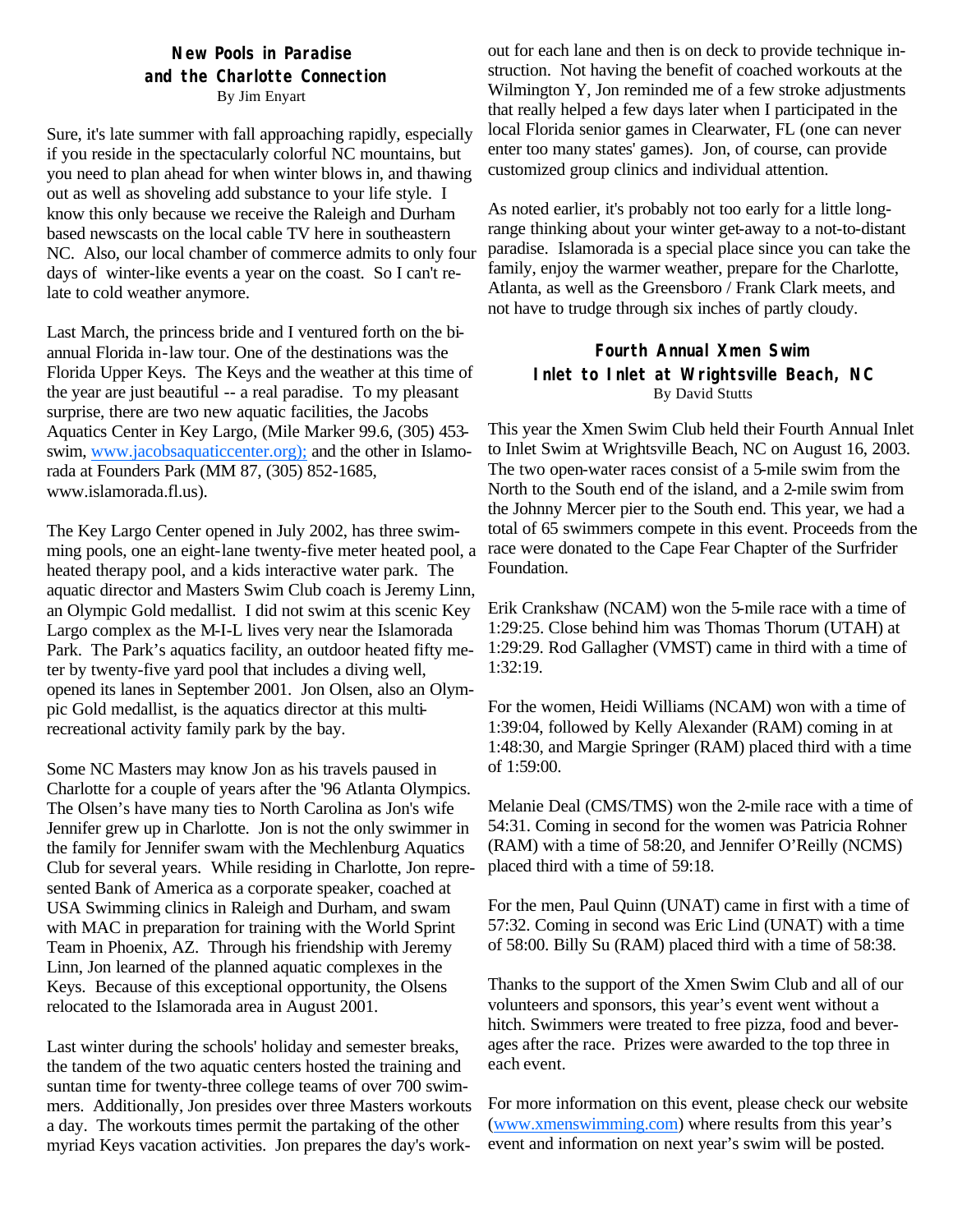# **NC Combined Masters Team Earns Second Place Honors at the 2003 USMS LCM National Championships**

This year's Meet was swam at the Sonny Werblin Recreation Center, Rutgers University, Piscataway, New Jersey August 13-17, 2003. The twenty-four NC Masters swam in the medium teams division. The combined team was first runner-up to the New England Masters with eight NC Masters women placing fourth, and the sixteen NC Men finishing second. Winning an individual event or competing on a winning relay team were: Taylor Clarke, Heather Hageman, Suzanne Robbins-Bonitz, Mary DeMilia, Andrew Farrell, Fritz Lehman, Clarke Mitchell, Robert Schmitz, Bernard White, Jerry Clark, Jonathan Klein, and Henry Stewart. Congratulations.

Andy Farrell, a member of NC Masters extended (way extended) family, enjoyed a remarkable LCM Championships. Andy won or helped to win nine consecutive events that he swam at the Championship Meet. Andy Farrell relates his experiences outside the LCM Championships lanes:

It was late Wednesday evening around 6:15 p.m. I was driving around Piscataway, New Jersey, lost among the construction zones and multiple campuses for endless hours it seemed. Already missed the registration time for tomorrow's events… what to do…if I can just get there while someone is still around, maybe they'll still let me sign in... maybe this is it…yes, I think this road can get me there….STOP – Construction Block – go back 5 miles and try again…

Well, although a common theme of the Rutgers location was "Where is it and how do I get there?" due to all the

construction and detours around campus – and the fact that there was actually more than one campus. The meet ran very smoothly, and there were a lot of great swims. The meet went great even with a declared state of emergency (the blackout was going on in New York and New Jersey during the meet, although the only part we saw in Rutgers was a brief power surge on Friday afternoon).

How was the facility? Fast competition pool. Good seating. Difficult warmup situation -- 20 yard, 4 lane pools for warmup (which everyone used instead of the outdoor constructed pool – because it was rumored you couldn't do a flip turn in that one without punching a hole in the side…)

As usual, the NC Masters exhibited a lot of camaraderie throughout the meet – from a team dinner out (who picked Mexican anyway?) to signing each other in for events (thanks Filippo or I wouldn't have gotten to swim the 800 Free on Thursday) to cheering others on in their events, to some great relays.

I am always impressed by the way the NC Masters stick together as a team – in fact, I register with them specifically for that reason (as I still live in Orlando which is another story altogether) – but it's hard to find a more friendly or supportive bunch at the meet.

North Carolina really had a great meet with many fantastic individual swims and relays. But we also were one of the most close knit teams there, even with our team being geographically spread out across the state (and outside the state). See everyone at the next meet!

| <b>EVENT</b>           | PLACE / TIME / TEAM MEMBERS                                                          |
|------------------------|--------------------------------------------------------------------------------------|
|                        |                                                                                      |
| Mixed 200 Free Relay   | 3rd / 2:17.1 / Stott, Kim; Newell, Sally; Clark, Jerry; Mitchell, Clarke             |
| Mixed 200 Free Relay   | 4th / 1:54.1 / Klein, Jonathan; Nagle, Cynthia; Lehman, Fritz; Clarke, Taylor        |
| Mixed 200 Free Relay   | 1st / 1:50.2 / DeMilia, Mary; Hageman, Heather; Farrell, Andrew; Stewart, Henry      |
| Mixed 200 Medley Relay | 3rd / 2:29.6 / Mitchell, Jeannie; Newell, Sally, Schmitz, Robert; Clark, Jerry       |
| Mixed 200 Medley Relay | 4th / 2:10.3 / Stott, Kim; Lehman, Fritz; Klein, Jonathan; Hageman, Heather          |
| Men 200 Medley Relay   | 1st / 2:14.4 / Mitchell, Clarke; Schmitz, Robert; White, Bernard; Clark, Jerry       |
| Men 200 Medley Relay   | 7th / 2:14.3 / Mangrum, John; Porco, Filippo; Schnute, Justin; Rubidge, Carl         |
| Men 200 Medley Relay   | 1st / 1:57.4 / Klein, Jonathan; Lehman, Fritz; Stewart, Henry; Farrell, Andrew       |
| Men 200 Free Relay     | 7th / 2:01.8 / Schmitz, Robert; Mitchell, Clarke; Rubidge, Carl; Clark, Jerry        |
| Men 200 Free Relay     | 4th / 1:51.2 / Mangrum, John; Porco, Filippo; Conrad, Terry; Schnute, Justin         |
| Men 200 Free Relay     | 1st / 1:41.1 / Stewart, Henry; Klein, Jonathan; Lehman, Fritz; Farrell, Andrew       |
| Women 200 Medley Relay | 4th / 2:45.9 / Robbins-Bonitz, Suzanne ; Newell, Sally; Stott, Kim; Hageman, Heather |
| Women 200 Free Relay   | 3rd / 2:19.6 / Hageman, Heather; Newell, Sally; Mitchell, Jeannie; Stott, Kim        |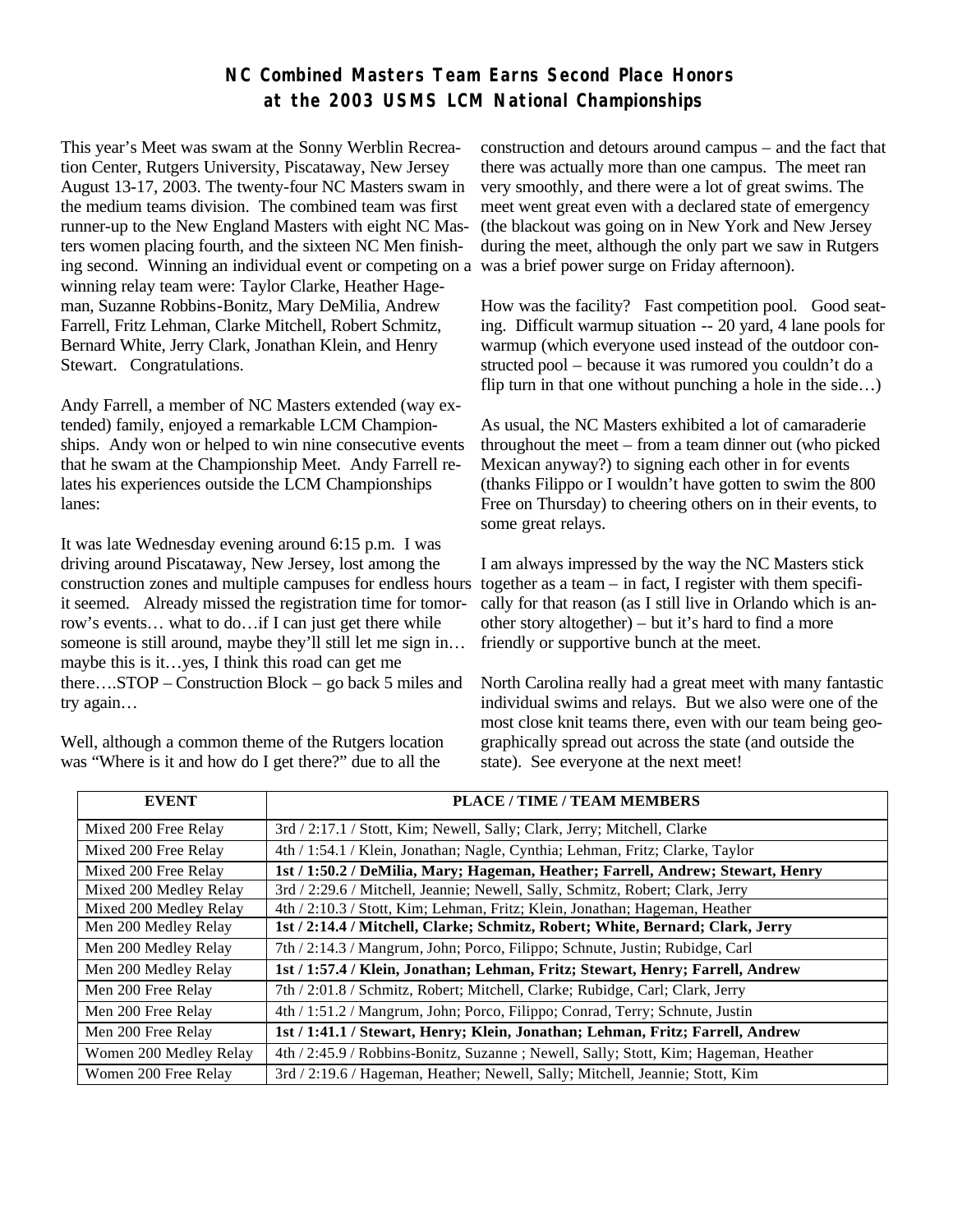# **NC Combined Masters Team Finishes Third at the 2003 USMS LCM National Championships (Continued)**

| $\mathbf{AGE}$<br><b>GROUP</b> | <b>SWIMMER</b>             | PLACE / EVENT/ TIME                                                                                                                                            |
|--------------------------------|----------------------------|----------------------------------------------------------------------------------------------------------------------------------------------------------------|
| <b>MEN</b>                     |                            |                                                                                                                                                                |
| $25-29$                        | Porco, Filippo             | 7th / 1500 Free / 22:27.59; 7th / 800 Free / 11:28.35; 3rd / 200 Breast / 3:12.98                                                                              |
|                                | Schnute, Justin            | 7th / 50 Fly / 28.67; 7th / 100 Free / 58.06; 6th / 50 Free / 26.03                                                                                            |
|                                | Su, Billy                  | 5th / 800 Free / 10:39.75; 12th / 100 Fly / 1:10.96; 16th / 50 Fly / 31.33                                                                                     |
| $30 - 34$                      | Farrell, Andrew            | 1st / 800 Free / 9:17.96; 1st / 200 Free / 2:02.20; 1st / 400 Free / 4:25.05; 1st / 200 Back / 2:20.92;<br>1st / 100 Free / 56.05; 3rd / 100 Back / 1:04.43    |
|                                | Rubidge, Carl              | 12th / 50 Free / 31.74                                                                                                                                         |
| 35-39                          | DeMilia, Michael           | 10th / 800 Free / 17:34.95                                                                                                                                     |
| $40 - 44$                      | Conrad, Terry              | 11th / 100 Fly / 1:09.17; 12th / 400 Free / 5:13.28; 11th / 100 Free / 1:01.46; 9th / 200 IM / 2:33.35;<br>3rd / 200 Fly / 2:51.35; 13th / 800 Free / 10:57.77 |
|                                | Mangrum, John              | 7th / 50 Back / 35.17; 8th / 400 IM / 5:57.97; 5th / 200 Back / 2:46.29; 13th / 200 IM / 2:46.85;<br>4th / 200 Fly / 3:00.12                                   |
|                                | Stewart, Henry             | 4th / 50 Back / 31.56; 1st / 100 Fly / 1:01.64; 3rd / 200 Free / 2:07.52; 2nd / 50 Fly / 27.46;<br>1st / 100 Free / 55.52; 2nd / 50 Free / 25.60               |
| 45-49                          | Lehman, Fritz              | 2nd / 50 Back / 29.76; 7th / 50 Fly / 28.41; 2nd / 200 Back / 2:19.07; 1st / 100 Back / 1:02.62 (WR)                                                           |
|                                | Klein, Jonathan            | 5th / 50 Back / 31.40; 9th / 200 Free / 2:12.08; 8th / 200 Back / 2:31.22; 10th / 100 Free / 59.06;<br>6th / 100 Back / 1:07.70                                |
| 50-54                          | Schmitz, Robert            | 4th / 100 Breast / 1:19.21; 8th / 50 Back / 36.46; 4th / 200 Breast / 3:00.38; 3rd / 50 Breast / 35.26                                                         |
| 60-64                          | White, Bernard             | 6th / 50 Fly / 33.11                                                                                                                                           |
| 65-69                          | Clark, Jerry               | 2nd / 800 Free / 11:41.76; 3rd / 200 Free / 2:33.47; 2nd / 400 Free / 5:34.08; 2nd / 100 Free / 1:06.98;<br>2nd / 50 Breast / 42.42; 2nd / 50 Free / 29.14     |
|                                | Macartney, Norman          | 6th / 800 Free / 16:20.54; 8th / 100 Fly / 2:24.05; 6th / 400 IM / 8:59.04                                                                                     |
| 70-74                          | Mitchell, Clarke           | 2nd / 50 Back / 39.18; 1st / 100 Fly / 1:46.22; 1st / 50 Fly / 38.20; 2nd / 200 Back / 3:17.15;<br>3rd / 100 Free / 1:16.17; 2nd / 100 Back / 1:25.27          |
| <b>WOMEN</b>                   |                            |                                                                                                                                                                |
| 25-29                          | Clarke, Taylor             | 2nd / 100 Fly / 1:13.02; 1st / 50 Fly / 31.68; 5th / 50 Breast / 39.88; 5th / 200 IM / 2:40.60;<br>2nd / 50 Free / 29.58                                       |
|                                | Nagle, Cynthia             | 3rd / 100 Breast / 1:26.28; 4th / 200 Breast / 3:05.86; 4th / 50 Breast / 39.48                                                                                |
| 30-34                          | DeMilia, Mary              | 3rd / 100 Breast / 1:29.76; 3rd / 100 Fly / 1:16.22; 4th / 400 IM / 6:16.93; 5th / 200 IM / 2:53.52;<br>$4th / 200$ Fly $/ 3:03.28$                            |
|                                | Hageman, Heather           | 1st / 50 Free / 28.14; 3rd / 50 Back / 35.25; 2nd / 50 Fly / 31.43; 3rd / 100 Free / 1:03.48                                                                   |
| 40-44                          | Stott, Kim                 | 8th / 800 Free / 12:15.63; 7th / 50 Back / 40.13; 10th / 50 Fly / 39.26; 3rd / 200 Back / 3:02.17;<br>7th / 100 Back / 1:26.68                                 |
| 55-59                          | Mitchell, Jeannie          | 3rd / 200 Back / 3:19.46; 5th / 100 Free / 1:24.76; 4th / 50 Breast / 51.47; 1st / 100 Back / 1:29.03;<br>6th / 50 Free / 37.56                                |
| 65-69                          | Newell, Sally              | 2nd / 100 Breast / 1:46.62; 3rd / 50 Back / 47.67; 2nd / 200 Breast / 3:52.99; 2nd / 200 Back / 3:40.63;<br>2nd / 50 Breast / 49.11; 2nd / 100 Back / 1:42.43  |
| 70-74                          | Robbins-Bonitz,<br>Suzanne | 1st / 50 Back / 51.12; 3rd / 200 Back / 4:11.91; 4th / 50 Breast / 1:02.12; 2nd / 100 Back / 1:56.42;<br>4th / 50 Free / 50.43; 2nd / 100 Breast / 2:11.92     |

#### **LMSC - NC Officers and Staff**

| Chairman             | Vice-Chairman                                  | <b>Past Chairman</b>     | <b>Acting Secretary</b> | <i>Treasurer</i>        |
|----------------------|------------------------------------------------|--------------------------|-------------------------|-------------------------|
| Fritz Lehman, RAM    | Clarke (Mitch) Mitchell, WNCY Jerry Clark, CSM |                          | Jerry Clark, CSM        | Jerry Clark, CSM        |
| 439 Pebble Creek Dr. | Box 19768                                      | 3107 Cloverfield Rd.     | 3107 Cloverfield Rd.    | 3107 Cloverfield Rd.    |
| Carv. NC 27511       | Asheville, NC 28805                            | Charlotte, NC 28211      | Charlotte, NC 28211     | Charlotte, NC 28211     |
| $(919)$ 481-9767     | $(828)$ 299-1410                               | $(704)$ 374-1807         | $(704)$ 374-1807        | (704) 374-1807          |
| NCchairman@usms.org  | $NCswim$ cem $@juno.com$                       | jerryclark@bellsouth.net | Secretary@ncmasters.org | treasurer@ncmasters.org |

NCregistrar@usms.org ceilb@aol.com NCeditor@usms.org fritzlehman@nc.rr.com

*Registrar / Webmaster Top Ten Chairperson Newsletter Editor Records* George Simon, RAM Ceil Blackwell, RAM Jim Enyart, SAC Fritz Lehman, RAM 10229 Boxelder Drive 4305 John Rencher Wynd 2840 Marsh Point Rd 439 Pebble Creek Dr. Raleigh, NC 27613 Raleigh, NC 27612 Southport, NC 28461 Cary, NC 27511 (919) 846-2423 (919) 787-8324 (910) 253-3333 (919) 481-9767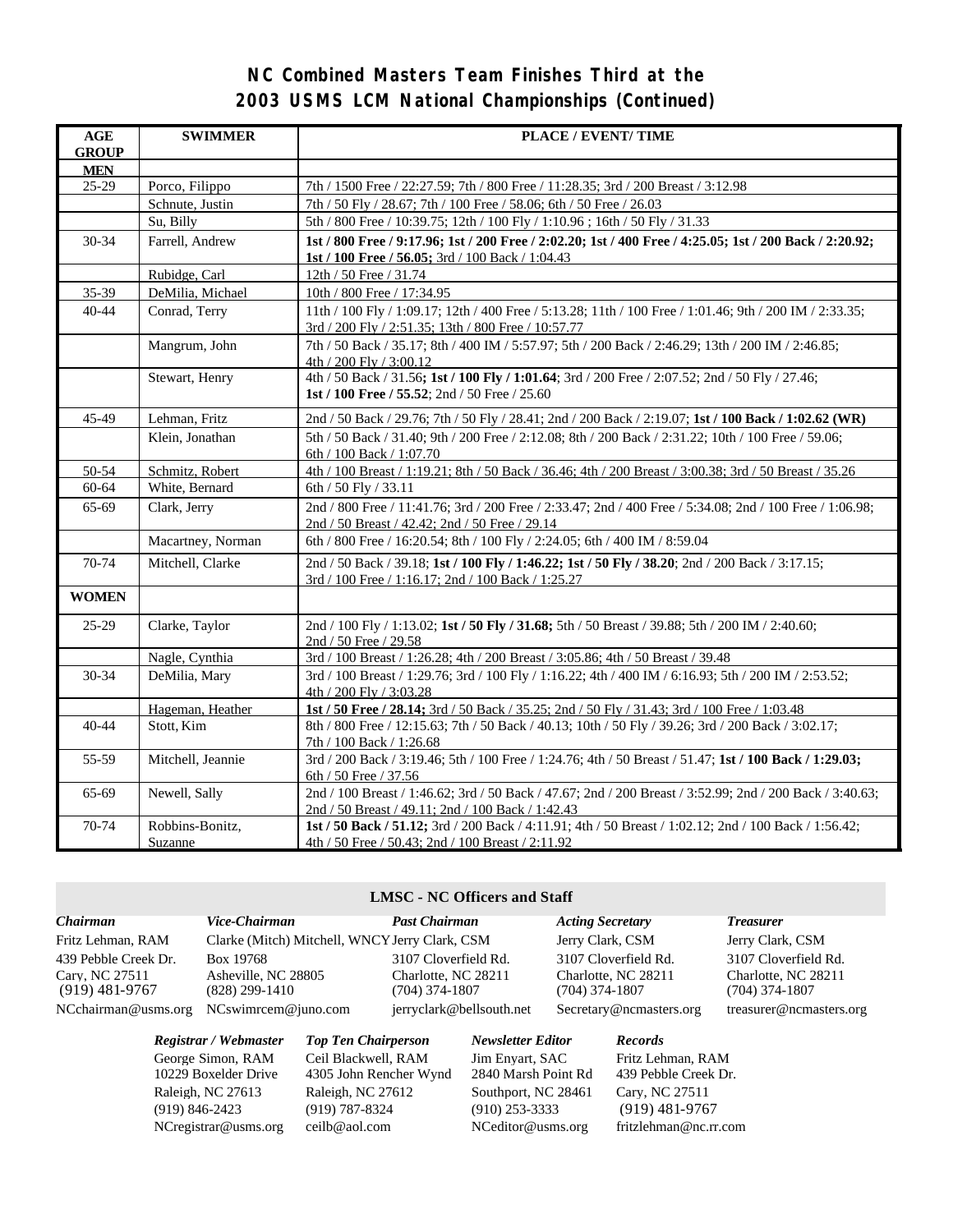#### **UPCOMING 2003 / 2004 MASTERS SWIMMING EVENTS**

|            | <b>DATE</b> | <b>EVENT</b>                                                 | <b>LOCATION</b>                            | POINT OF CONTACT                                                                                                                                 |
|------------|-------------|--------------------------------------------------------------|--------------------------------------------|--------------------------------------------------------------------------------------------------------------------------------------------------|
| Oct        | 4, 5        | <b>Hilton Head Masters SCY Meet</b>                          | Hilton Head, SC                            | Eric Kemeny, 843-681-7273, Ericke-<br>meny@aol.com Rebekah Stuntz, 843-<br>681-7273, rebekahstuntz@yahoo.com                                     |
|            | 25          | NC East vs. West                                             | Hillsborough, NC                           | East: Alan Godfrey&Fritz Lehman<br>www.ncmasters.org                                                                                             |
|            | 26          | <b>GMU Patriot Masters SCY Sprint</b><br>Classic             | George Mason Univ, Fair-<br>fax, VA        | Peter Ward, 703-993-3930, cheryla-<br>ward@yahoo.com,                                                                                            |
| <b>Nov</b> | 1,2         | South Carolina LMSC SCM Champi-<br>onships                   | Westside Aquatic Center,<br>Greenville, SC | Roy Dessloch; 864.220.0209;<br>TGcoach@aol.com                                                                                                   |
|            | $8\,$       | Virginia Masters Fall SCY Invita-<br>tional                  | Newport News, VA                           | Charles Cockrell, 757-865-6250,<br>cockrell@uss.org;                                                                                             |
|            | 16          | Lox & Bagel SCM Meet                                         | JCC of No VA, Fairfax, VA                  | Matthew Alvin, 703-323-0880 (x32),<br>MattA@JCCNV.org;                                                                                           |
| Dec        | 6, 7        | Dixie Zone SCM Championships &<br>St. Nicholas Invitational. | Marietta, GA                               | Lisa Watson, 804 Howell Ct, Duluth,<br>GA 30096-7959, 770-497-1901(h), lwat-<br>son@hermes.gc.peachnet.edu;<br>home.att.net/~dixiezone/Meets.htm |
|            | 7           | Terrapin Masters 1000/1650 SCY<br>Meet                       | Univ of MD, College Park,<br><b>MD</b>     | Dave Diehl, 301-946-0649(h), 301-314-<br>5372(w), DD119@umail.umd.edu                                                                            |
|            | 31          | Swim SCY in the New Year 2004                                | - Univ of MD, Colleg Park,<br>MD           | Cheryl Wagner, 202-387-2361(h),<br>cherylw@crosslink.net;                                                                                        |
| 2004       |             | Charlotte Sunbelt SCY Champion-                              | Charlotte NC                               |                                                                                                                                                  |
| Jan        | 24, 25      | ships                                                        |                                            |                                                                                                                                                  |
| Mar        | 6           | Frank Clark Masters SCY Open                                 | Greensboro, NC                             | Craig Hertz; 336.207.0194                                                                                                                        |
|            | 27, 28      | Dixie Zone SCY Championships                                 | <b>Brentwood TN</b>                        |                                                                                                                                                  |
| Apr        | $15 - 18$   | YMCA Masters National SCY Cham-<br>pionships.                | Ft. Lauderdale FL                          |                                                                                                                                                  |
| May        | 1, 2        | NC State Masters SCY Champion-<br>ships                      | Raleigh NC                                 |                                                                                                                                                  |
| Jul        | 31          | Raleigh Area Masters LCM Invita-<br>tional                   | Raleigh NC                                 |                                                                                                                                                  |

# **USMS 2004 CHAMPIONSHIPS**

| <b>DATE</b>   | <b>EVENT</b>                              | <b>LOCATION</b>                   | POINT OF CONTACT                          |
|---------------|-------------------------------------------|-----------------------------------|-------------------------------------------|
| $1/1/2004-$   | 2004 USMS 1 Hour Postal Champi-           | Your Pool                         | Nancy Ridout, 415-892-0771, nancyri-      |
| 1/31/2004     | onship                                    |                                   | dout@mindspring.com                       |
| $4/22/2004-$  | 2004 USMS Short Course Champi-            | Indiana University, Indian-       | Mel Goldstein, 317-253-8289, gold-        |
| 4/25/2004     | onships                                   | apolis, IN                        | stein@mindspring.com                      |
| $6/3/2004 -$  | 10th FINA World Masters LCM               | Riccione, Italy                   | www.fina.org/                             |
| 6/13/2004     | Championships                             |                                   | mastersnews_riccione04.html               |
| 6/12/2004     | 2004 USMS 5K Open Water Cham-<br>pionship | Atlantic Ocean, Fernandina,<br>FL | Edward Gaw, edginc@att.net                |
| $8/12/2004$ - | 2004 USMS Long Course Champi-             | Savannah, GA                      | Scott Rabalais, 912-927-7016, scottrabal- |
| 8/15/2004     | onships                                   |                                   | ais@compuserve.com                        |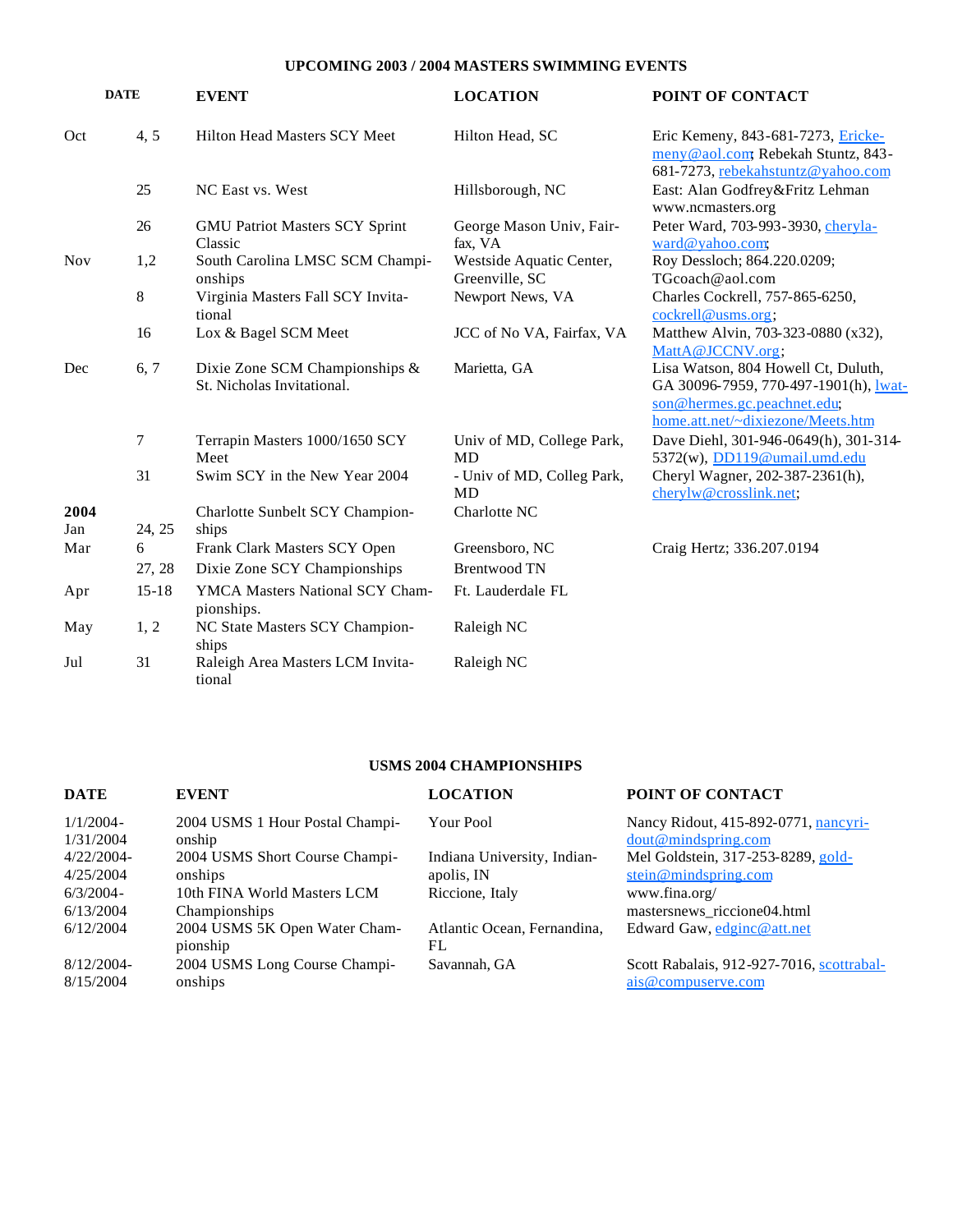#### **NC East Versus West Championship October 25, 2003**

Sponsored by Friends of LMSC for NC Sanctioned by LMSC for NC for USMS; Sanction # 133-07 Meet Directors: Alan Godfrey and Fritz Lehman Meet Referees: Pending

**EAST LOCATION:** Triangle Sportsplex, Hwy 70 East (Bus), Hillsborough, NC (919) 644-0339. Ten lane 25yd x 25m pools with 6 lanes used for racing. From I-85 (Exit 165), I-40 South, and Chapel Hill take Hwy. 86N. Turn right onto Hwy. 70 East (Bus). The pool is about ¼ mile on the right (big white bldg.). No food or drinks on the pool deck.

**RULES:** USMS rules govern the meet. You must attach copy of your 2003 USMS registration card to entry form. No one-event USMS registrations. The 1,500 will be limited to three heats on a first come first serve basis. Swimmers are limited to 5 individual events. You must sign waiver. Your age as of 12/31/2003 determines your age group in the meet. Except for sprint lanes in warm-up and when competing, ANY ENTRIES IN WATER MUST BE FEET FIRST.

**DEADLINE:** Entries must be **received** before 5:00pm Tuesday October 22, 2003. Send email to sasfel@yahoo.com if you have any questions. Deck entries will be accepted but we strongly encourage everyone to sign up in advance.

**FEES:** Single fee of \$20.00. Deck entries will are \$30.00. Make checks payable to **LMSC for NC.**

**Mail** all entry forms and fees to Fritz Lehman, 207 Glen Bonnie Lane, Cary, NC 27511.

**AWARDS:** Ribbons to places 1-6 will be awarded.

**SCORING:** Individual events will be scored 7-5-4-3-2-1, relays 14-10-8-6-4-2. Meet results will be posted on NCMASTERS.ORG

**WARM-UP:** The pool will open for warm-up 10:00-10:50 a.m. Sprint lanes will be designated with diving allowed from 10:35-10:50 (25m. one-way).

**SEEDING:** All events will be preseeded with the exception of the 1500 freestyle, which will be deck seeded by time. At the discretion of the meet director, all events may be deck seeded. Sexes may be combined if needed. All events will be swum slowly to fast with the exception of the 1500 freestyles, which will be swum fast to slow. Relays will follow USMS age groupings 76-99, 100-119, 120-159, etc.

**EAST/WEST:** East Swimmers are considered to be all those living East of Greensboro, and West Swimmers are those living in Greensboro and West.